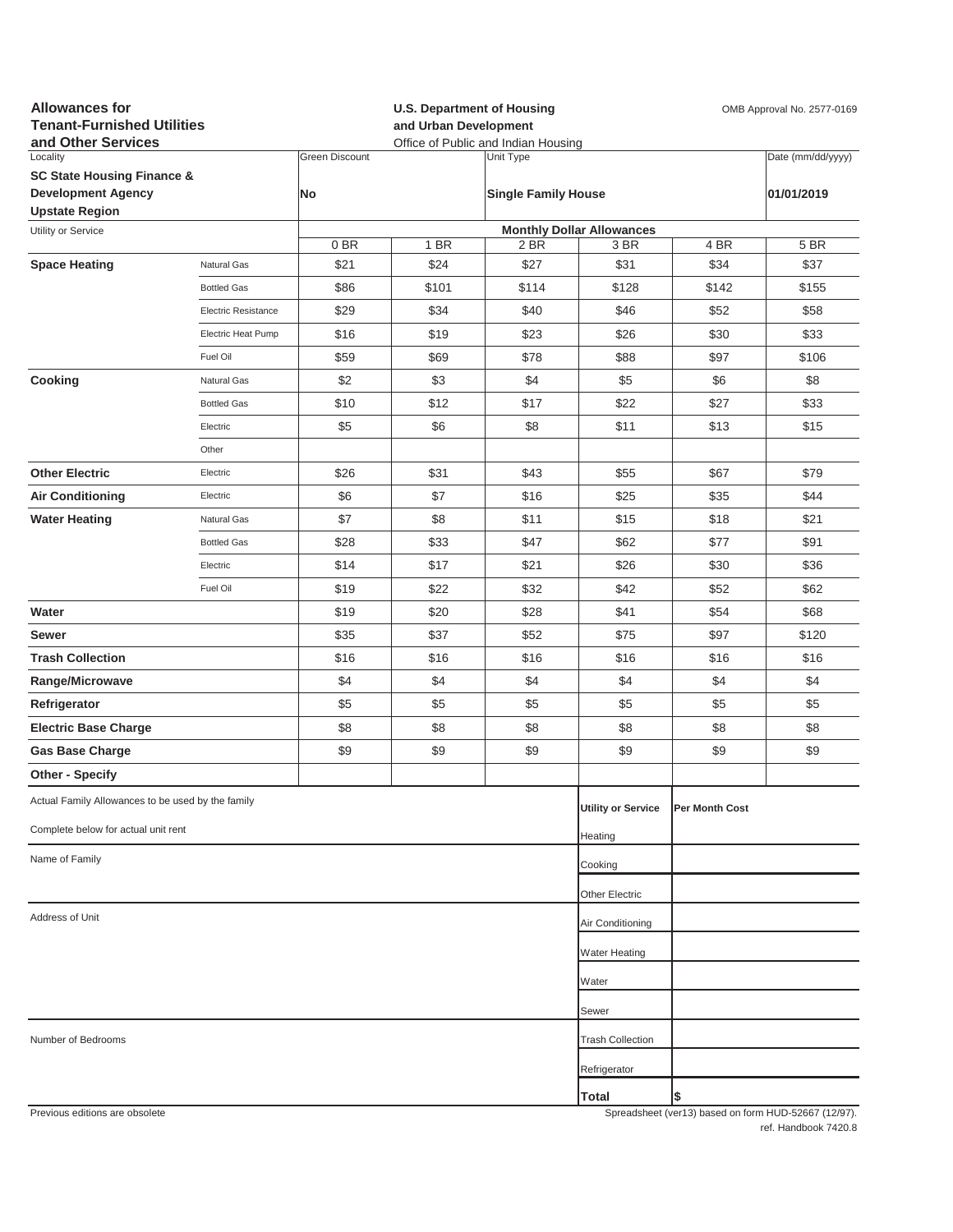| <b>Allowances for</b><br><b>Tenant-Furnished Utilities</b><br>and Other Services |                     |                       |              | <b>U.S. Department of Housing</b><br>OMB Approval No. 2577-0169<br>and Urban Development<br>Office of Public and Indian Housing |                                  |                                                          |                   |
|----------------------------------------------------------------------------------|---------------------|-----------------------|--------------|---------------------------------------------------------------------------------------------------------------------------------|----------------------------------|----------------------------------------------------------|-------------------|
| Locality                                                                         |                     | <b>Green Discount</b> |              | Unit Type                                                                                                                       |                                  |                                                          | Date (mm/dd/yyyy) |
| <b>SC State Housing Finance &amp;</b>                                            |                     |                       |              |                                                                                                                                 |                                  |                                                          |                   |
| <b>Development Agency</b><br><b>Upstate Region</b>                               |                     | <b>ENERGY STAR</b>    |              | <b>Single Family House</b>                                                                                                      |                                  |                                                          | 01/01/2019        |
| Utility or Service                                                               |                     |                       |              |                                                                                                                                 | <b>Monthly Dollar Allowances</b> |                                                          |                   |
| <b>Space Heating</b>                                                             | Natural Gas         | 0 BR<br>\$17          | 1 BR<br>\$20 | 2 BR<br>\$23                                                                                                                    | 3 BR<br>\$25                     | 4 BR<br>\$28                                             | 5 BR<br>\$31      |
|                                                                                  | <b>Bottled Gas</b>  | \$70                  | \$83         | \$94                                                                                                                            | \$105                            | \$116                                                    | \$127             |
|                                                                                  | Electric Resistance | \$23                  | \$28         | \$32                                                                                                                            | \$37                             | \$42                                                     | \$47              |
|                                                                                  | Electric Heat Pump  | \$13                  | \$16         | \$19                                                                                                                            | \$21                             | \$24                                                     | \$27              |
|                                                                                  |                     |                       |              |                                                                                                                                 |                                  |                                                          |                   |
|                                                                                  | Fuel Oil            | \$48                  | \$57         | \$64                                                                                                                            | \$72                             | \$80                                                     | \$87              |
| Cooking                                                                          | Natural Gas         | \$2                   | \$2          | \$3                                                                                                                             | \$4                              | \$5                                                      | \$6               |
|                                                                                  | <b>Bottled Gas</b>  | \$8                   | \$10         | \$14                                                                                                                            | \$18                             | \$22                                                     | \$27              |
|                                                                                  | Electric            | \$4                   | \$5          | \$7                                                                                                                             | \$9                              | \$11                                                     | \$13              |
|                                                                                  | Other               |                       |              |                                                                                                                                 |                                  |                                                          |                   |
| <b>Other Electric</b>                                                            | Electric            | \$21                  | \$25         | \$35                                                                                                                            | \$45                             | \$55                                                     | \$65              |
| <b>Air Conditioning</b>                                                          | Electric            | \$5                   | \$6          | \$13                                                                                                                            | \$20                             | \$28                                                     | \$36              |
| <b>Water Heating</b>                                                             | Natural Gas         | \$5                   | \$6          | \$9                                                                                                                             | \$12                             | \$15                                                     | \$18              |
|                                                                                  | <b>Bottled Gas</b>  | \$23                  | \$27         | \$39                                                                                                                            | \$51                             | \$63                                                     | \$75              |
|                                                                                  | Electric            | \$12                  | \$14         | \$17                                                                                                                            | \$21                             | \$25                                                     | \$29              |
|                                                                                  | Fuel Oil            | \$16                  | \$18         | \$27                                                                                                                            | \$35                             | \$43                                                     | \$51              |
| Water                                                                            |                     | \$19                  | \$20         | \$28                                                                                                                            | \$41                             | \$54                                                     | \$68              |
| Sewer                                                                            |                     | \$35                  | \$37         | \$52                                                                                                                            | \$75                             | \$97                                                     | \$120             |
| <b>Trash Collection</b>                                                          |                     | \$16                  | \$16         | \$16                                                                                                                            | \$16                             | \$16                                                     | \$16              |
| Range/Microwave                                                                  |                     | \$4                   | \$4          | \$4                                                                                                                             | \$4                              | \$4                                                      | \$4               |
| Refrigerator                                                                     |                     | \$5                   | \$5          | \$5                                                                                                                             | \$5                              | \$5                                                      | \$5               |
| <b>Electric Base Charge</b>                                                      |                     | \$8                   | \$8          | \$8                                                                                                                             | \$8                              | \$8                                                      | \$8               |
| <b>Gas Base Charge</b>                                                           |                     | \$9                   | \$9          | \$9                                                                                                                             | \$9                              | \$9                                                      | \$9               |
| <b>Other - Specify</b>                                                           |                     |                       |              |                                                                                                                                 |                                  |                                                          |                   |
| Actual Family Allowances to be used by the family                                |                     |                       |              |                                                                                                                                 | <b>Utility or Service</b>        | Per Month Cost                                           |                   |
| Complete below for actual unit rent                                              |                     |                       |              |                                                                                                                                 | Heating                          |                                                          |                   |
| Name of Family                                                                   |                     |                       |              |                                                                                                                                 | Cooking                          |                                                          |                   |
|                                                                                  |                     |                       |              |                                                                                                                                 | Other Electric                   |                                                          |                   |
| Address of Unit                                                                  |                     |                       |              |                                                                                                                                 | Air Conditioning                 |                                                          |                   |
|                                                                                  |                     |                       |              |                                                                                                                                 | <b>Water Heating</b>             |                                                          |                   |
|                                                                                  |                     |                       |              |                                                                                                                                 | Water                            |                                                          |                   |
|                                                                                  |                     |                       |              |                                                                                                                                 | Sewer                            |                                                          |                   |
| Number of Bedrooms                                                               |                     |                       |              |                                                                                                                                 | <b>Trash Collection</b>          |                                                          |                   |
|                                                                                  |                     |                       |              |                                                                                                                                 |                                  |                                                          |                   |
|                                                                                  |                     |                       |              |                                                                                                                                 | Refrigerator                     |                                                          |                   |
| Provious editions are obsolete                                                   |                     |                       |              |                                                                                                                                 | Total                            | S<br>Spreadsheet (ver13) based on form HUD-52667 (12/07) |                   |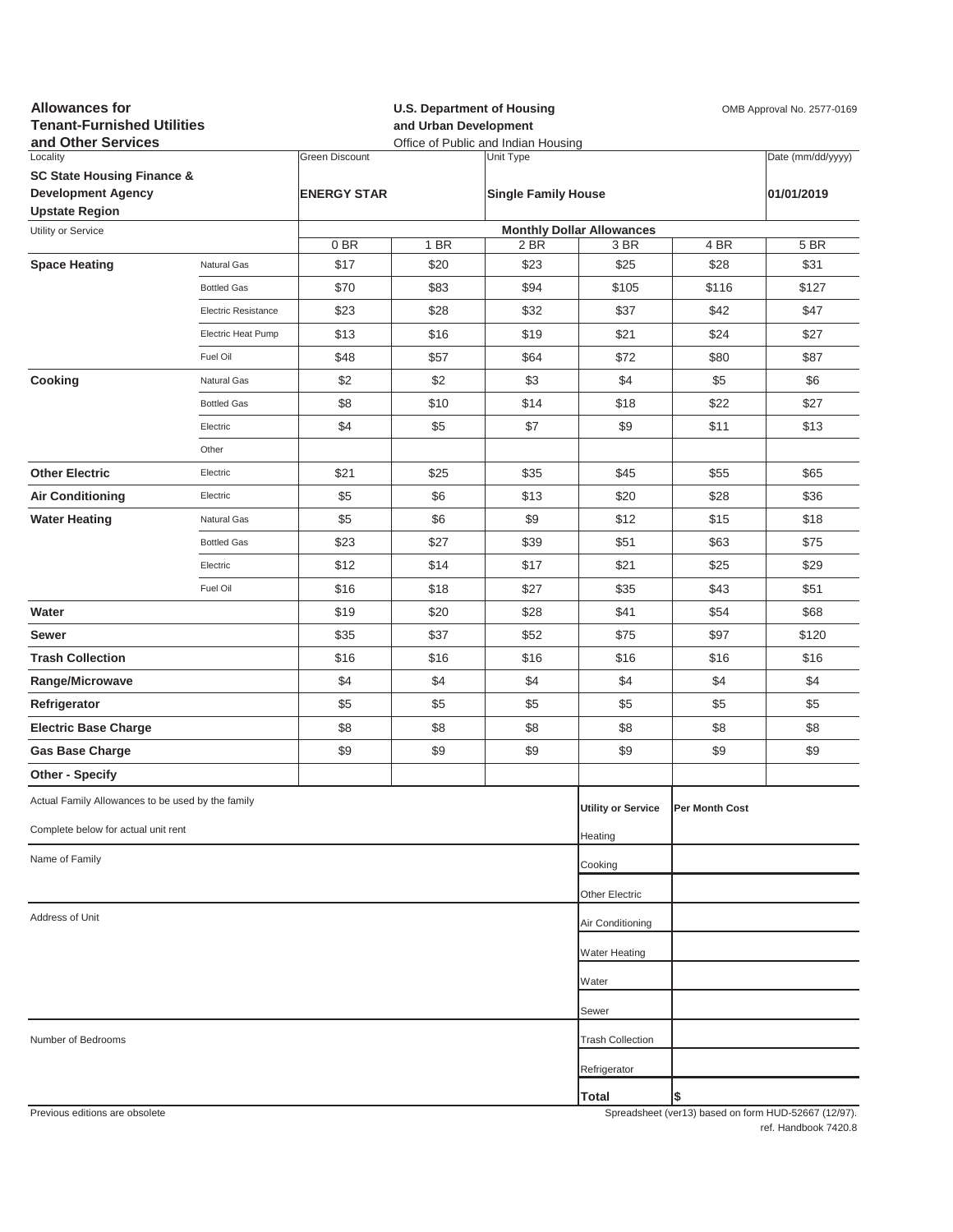| <b>Allowances for</b><br><b>Tenant-Furnished Utilities</b><br>and Other Services |                            |                      | and Urban Development | <b>U.S. Department of Housing</b><br>OMB Approval No. 2577-0169<br>Office of Public and Indian Housing |                                          |                |                                                     |
|----------------------------------------------------------------------------------|----------------------------|----------------------|-----------------------|--------------------------------------------------------------------------------------------------------|------------------------------------------|----------------|-----------------------------------------------------|
| Locality<br><b>SC State Housing Finance &amp;</b><br><b>Development Agency</b>   |                            | Green Discount<br>No |                       | Unit Type<br>Lowrise Apartment (2 - 4 units)                                                           |                                          |                | Date (mm/dd/yyyy)<br>01/01/2019                     |
| <b>Upstate Region</b>                                                            |                            |                      |                       |                                                                                                        |                                          |                |                                                     |
| Utility or Service                                                               |                            | 0BR                  | 1 BR                  | 2 BR                                                                                                   | <b>Monthly Dollar Allowances</b><br>3 BR | 4 BR           | 5 BR                                                |
| <b>Space Heating</b>                                                             | Natural Gas                | \$23                 | \$27                  | \$28                                                                                                   | \$30                                     | \$32           | \$34                                                |
|                                                                                  | <b>Bottled Gas</b>         | \$94                 | \$111                 | \$118                                                                                                  | \$126                                    | \$134          | \$141                                               |
|                                                                                  | <b>Electric Resistance</b> | \$19                 | \$22                  | \$28                                                                                                   | \$35                                     | \$41           | \$48                                                |
|                                                                                  | Electric Heat Pump         | \$15                 | \$17                  | \$20                                                                                                   | \$23                                     | \$26           | \$30                                                |
|                                                                                  | Fuel Oil                   | \$64                 | \$76                  | \$81                                                                                                   | \$86                                     | \$91           | \$97                                                |
| Cooking                                                                          | Natural Gas                | \$2                  | \$3                   | \$4                                                                                                    | \$5                                      | \$6            | \$8                                                 |
|                                                                                  | <b>Bottled Gas</b>         | \$10                 | \$12                  | \$17                                                                                                   | \$22                                     | \$27           | \$33                                                |
|                                                                                  | Electric                   | \$5                  | \$6                   | \$8                                                                                                    | \$11                                     | \$13           | \$15                                                |
|                                                                                  | Other                      |                      |                       |                                                                                                        |                                          |                |                                                     |
| <b>Other Electric</b>                                                            | Electric                   | \$22                 | \$26                  | \$36                                                                                                   | \$46                                     | \$56           | \$66                                                |
| <b>Air Conditioning</b>                                                          | Electric                   | \$8                  | \$10                  | \$14                                                                                                   | \$18                                     | \$23           | \$27                                                |
| <b>Water Heating</b>                                                             | Natural Gas                | \$7                  | \$8                   | \$11                                                                                                   | \$15                                     | \$18           | \$21                                                |
|                                                                                  | <b>Bottled Gas</b>         | \$28                 | \$33                  | \$47                                                                                                   | \$62                                     | \$77           | \$91                                                |
|                                                                                  | Electric                   | \$14                 | \$17                  | \$21                                                                                                   | \$26                                     | \$30           | \$35                                                |
|                                                                                  | Fuel Oil                   | \$19                 | \$22                  | \$32                                                                                                   | \$42                                     | \$52           | \$62                                                |
| Water                                                                            |                            | \$19                 | \$20                  | \$28                                                                                                   | \$41                                     | \$54           | \$68                                                |
| Sewer                                                                            |                            | \$35                 | \$37                  | \$52                                                                                                   | \$75                                     | \$97           | \$120                                               |
| <b>Trash Collection</b>                                                          |                            | \$16                 | \$16                  | \$16                                                                                                   | \$16                                     | \$16           | \$16                                                |
| Range/Microwave                                                                  |                            | \$4                  | \$4                   | \$4                                                                                                    | \$4                                      | \$4            | \$4                                                 |
| Refrigerator                                                                     |                            | \$5                  | \$5                   | \$5                                                                                                    | \$5                                      | \$5            | \$5                                                 |
| <b>Electric Base Charge</b>                                                      |                            | \$8                  | \$8                   | \$8                                                                                                    | \$8                                      | \$8            | \$8                                                 |
| <b>Gas Base Charge</b>                                                           |                            | \$9                  | \$9                   | \$9                                                                                                    | \$9                                      | \$9            | \$9                                                 |
| Other - Specify                                                                  |                            |                      |                       |                                                                                                        |                                          |                |                                                     |
| Actual Family Allowances to be used by the family                                |                            |                      |                       |                                                                                                        | <b>Utility or Service</b>                | Per Month Cost |                                                     |
| Complete below for actual unit rent                                              |                            |                      |                       |                                                                                                        | Heating                                  |                |                                                     |
| Name of Family                                                                   |                            |                      |                       |                                                                                                        | Cooking                                  |                |                                                     |
|                                                                                  |                            |                      |                       |                                                                                                        | Other Electric                           |                |                                                     |
| Address of Unit                                                                  |                            |                      |                       |                                                                                                        | Air Conditioning                         |                |                                                     |
|                                                                                  |                            |                      |                       |                                                                                                        | Water Heating                            |                |                                                     |
|                                                                                  |                            |                      |                       |                                                                                                        | Water                                    |                |                                                     |
|                                                                                  |                            |                      |                       |                                                                                                        | Sewer                                    |                |                                                     |
| Number of Bedrooms                                                               |                            |                      |                       |                                                                                                        | <b>Trash Collection</b>                  |                |                                                     |
|                                                                                  |                            |                      |                       |                                                                                                        | Refrigerator                             |                |                                                     |
|                                                                                  |                            |                      |                       |                                                                                                        | <b>Total</b>                             | \$             |                                                     |
| Previous editions are obsolete                                                   |                            |                      |                       |                                                                                                        |                                          |                | Spreadsheet (ver13) hased on form HUD-52667 (12/97) |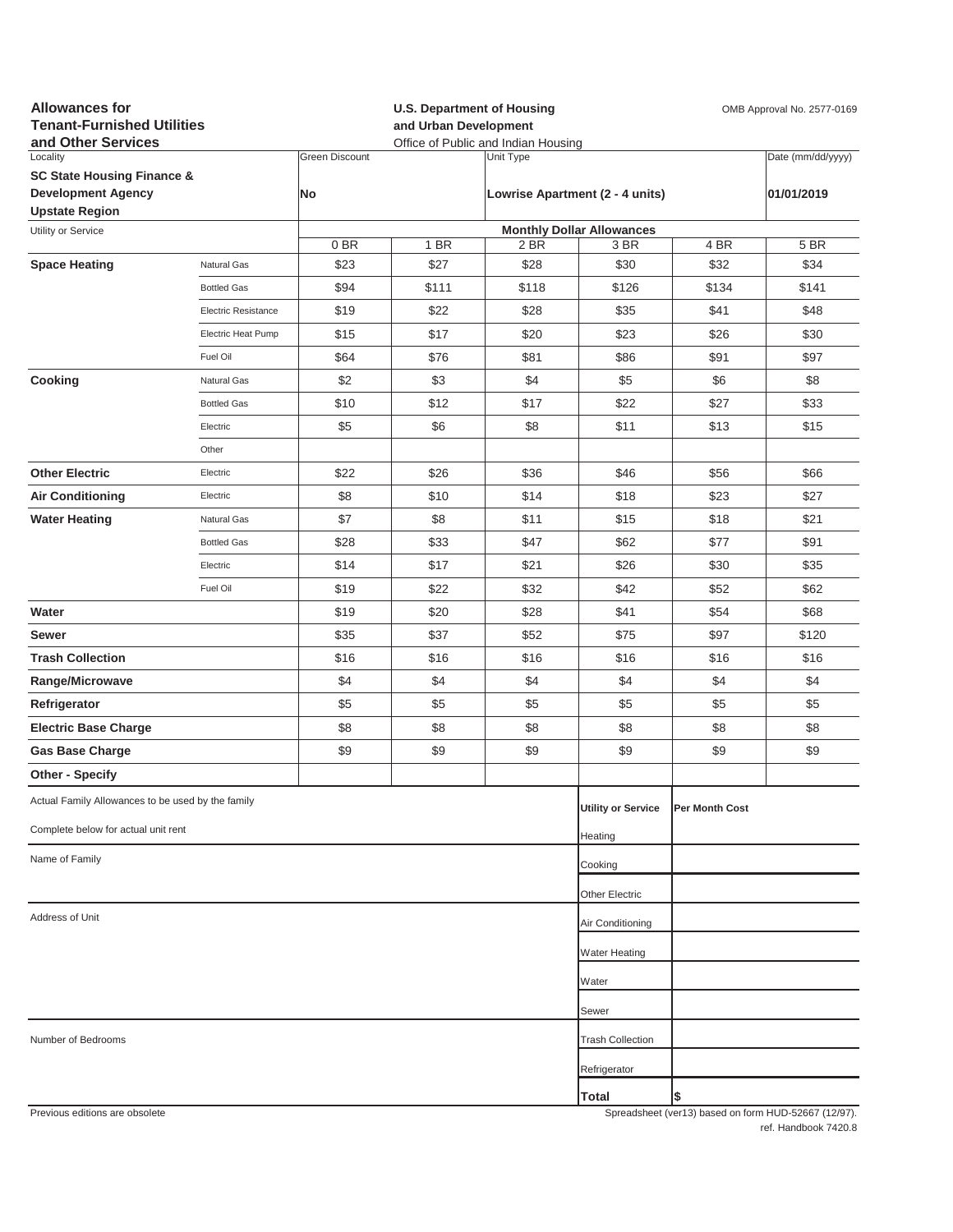| Locality<br>Date (mm/dd/yyyy)<br><b>Green Discount</b><br>Unit Type<br><b>SC State Housing Finance &amp;</b><br><b>Development Agency</b><br><b>ENERGY STAR</b><br>Lowrise Apartment (2 - 4 units)<br>01/01/2019<br><b>Upstate Region</b><br><b>Monthly Dollar Allowances</b><br>Utility or Service<br>0BR<br>4 BR<br>5 BR<br>1 BR<br>2 BR<br>3 BR<br>\$22<br>\$23<br>\$26<br><b>Space Heating</b><br>\$19<br>\$25<br>\$28<br><b>Natural Gas</b><br>\$97<br><b>Bottled Gas</b><br>\$77<br>\$91<br>\$103<br>\$110<br>\$116<br>\$16<br>\$18<br>\$23<br>\$28<br>\$33<br>\$38<br>Electric Resistance<br>\$12<br>\$14<br>\$17<br>\$19<br>\$21<br>\$24<br>Electric Heat Pump<br>\$53<br>\$62<br>\$66<br>\$71<br>\$75<br>\$79<br>Fuel Oil<br>Cooking<br>\$2<br>\$2<br>\$3<br>\$4<br>\$5<br>\$6<br>Natural Gas<br>\$14<br>\$8<br>\$10<br>\$18<br>\$22<br>\$27<br><b>Bottled Gas</b><br>\$4<br>\$5<br>\$7<br>\$9<br>\$11<br>\$13<br>Electric<br>Other<br><b>Other Electric</b><br>\$18<br>\$21<br>\$29<br>\$37<br>\$46<br>\$54<br>Electric<br>\$11<br>\$7<br>\$8<br>\$14<br>\$18<br>\$22<br><b>Air Conditioning</b><br>Electric<br><b>Water Heating</b><br>\$5<br>\$6<br>\$9<br>\$12<br>\$15<br>\$18<br>Natural Gas<br>\$27<br>\$39<br>\$23<br>\$51<br>\$63<br>\$75<br><b>Bottled Gas</b><br>\$12<br>\$14<br>\$17<br>\$21<br>\$25<br>\$29<br>Electric<br>\$27<br>\$16<br>\$18<br>\$35<br>\$43<br>\$51<br>Fuel Oil<br>Water<br>\$19<br>\$20<br>\$28<br>\$41<br>\$54<br>\$68<br>\$35<br>\$37<br>\$52<br>\$75<br>\$97<br>\$120<br>Sewer<br><b>Trash Collection</b><br>\$16<br>\$16<br>\$16<br>\$16<br>\$16<br>\$16<br>\$4<br>\$4<br>\$4<br>\$4<br>\$4<br>\$4<br>Range/Microwave<br>\$5<br>\$5<br>\$5<br>\$5<br>\$5<br>\$5<br>Refrigerator<br>\$8<br>\$8<br>\$8<br>\$8<br><b>Electric Base Charge</b><br>\$8<br>\$8<br>\$9<br>\$9<br>\$9<br>\$9<br>\$9<br>\$9<br><b>Gas Base Charge</b><br><b>Other - Specify</b><br>Actual Family Allowances to be used by the family<br><b>Utility or Service</b><br>Per Month Cost<br>Complete below for actual unit rent<br>Heating<br>Name of Family<br>Cooking<br>Other Electric<br>Address of Unit<br>Air Conditioning<br>Water Heating<br>Water<br>Sewer<br><b>Trash Collection</b><br>Number of Bedrooms<br>Refrigerator<br>Total<br>\$<br>Previous editions are obsolete<br>Spreadsheet (yer13) based on form HUD-52667 (12/97) | <b>Allowances for</b><br><b>Tenant-Furnished Utilities</b><br>and Other Services |  |  | and Urban Development | <b>U.S. Department of Housing</b><br>Office of Public and Indian Housing | OMB Approval No. 2577-0169 |  |  |  |
|--------------------------------------------------------------------------------------------------------------------------------------------------------------------------------------------------------------------------------------------------------------------------------------------------------------------------------------------------------------------------------------------------------------------------------------------------------------------------------------------------------------------------------------------------------------------------------------------------------------------------------------------------------------------------------------------------------------------------------------------------------------------------------------------------------------------------------------------------------------------------------------------------------------------------------------------------------------------------------------------------------------------------------------------------------------------------------------------------------------------------------------------------------------------------------------------------------------------------------------------------------------------------------------------------------------------------------------------------------------------------------------------------------------------------------------------------------------------------------------------------------------------------------------------------------------------------------------------------------------------------------------------------------------------------------------------------------------------------------------------------------------------------------------------------------------------------------------------------------------------------------------------------------------------------------------------------------------------------------------------------------------------------------------------------------------------------------------------------------------------------------------------------------------------------------------------------------------------------------------------------------------------------------------------------------------------------------------------------------------|----------------------------------------------------------------------------------|--|--|-----------------------|--------------------------------------------------------------------------|----------------------------|--|--|--|
|                                                                                                                                                                                                                                                                                                                                                                                                                                                                                                                                                                                                                                                                                                                                                                                                                                                                                                                                                                                                                                                                                                                                                                                                                                                                                                                                                                                                                                                                                                                                                                                                                                                                                                                                                                                                                                                                                                                                                                                                                                                                                                                                                                                                                                                                                                                                                              |                                                                                  |  |  |                       |                                                                          |                            |  |  |  |
|                                                                                                                                                                                                                                                                                                                                                                                                                                                                                                                                                                                                                                                                                                                                                                                                                                                                                                                                                                                                                                                                                                                                                                                                                                                                                                                                                                                                                                                                                                                                                                                                                                                                                                                                                                                                                                                                                                                                                                                                                                                                                                                                                                                                                                                                                                                                                              |                                                                                  |  |  |                       |                                                                          |                            |  |  |  |
|                                                                                                                                                                                                                                                                                                                                                                                                                                                                                                                                                                                                                                                                                                                                                                                                                                                                                                                                                                                                                                                                                                                                                                                                                                                                                                                                                                                                                                                                                                                                                                                                                                                                                                                                                                                                                                                                                                                                                                                                                                                                                                                                                                                                                                                                                                                                                              |                                                                                  |  |  |                       |                                                                          |                            |  |  |  |
|                                                                                                                                                                                                                                                                                                                                                                                                                                                                                                                                                                                                                                                                                                                                                                                                                                                                                                                                                                                                                                                                                                                                                                                                                                                                                                                                                                                                                                                                                                                                                                                                                                                                                                                                                                                                                                                                                                                                                                                                                                                                                                                                                                                                                                                                                                                                                              |                                                                                  |  |  |                       |                                                                          |                            |  |  |  |
|                                                                                                                                                                                                                                                                                                                                                                                                                                                                                                                                                                                                                                                                                                                                                                                                                                                                                                                                                                                                                                                                                                                                                                                                                                                                                                                                                                                                                                                                                                                                                                                                                                                                                                                                                                                                                                                                                                                                                                                                                                                                                                                                                                                                                                                                                                                                                              |                                                                                  |  |  |                       |                                                                          |                            |  |  |  |
|                                                                                                                                                                                                                                                                                                                                                                                                                                                                                                                                                                                                                                                                                                                                                                                                                                                                                                                                                                                                                                                                                                                                                                                                                                                                                                                                                                                                                                                                                                                                                                                                                                                                                                                                                                                                                                                                                                                                                                                                                                                                                                                                                                                                                                                                                                                                                              |                                                                                  |  |  |                       |                                                                          |                            |  |  |  |
|                                                                                                                                                                                                                                                                                                                                                                                                                                                                                                                                                                                                                                                                                                                                                                                                                                                                                                                                                                                                                                                                                                                                                                                                                                                                                                                                                                                                                                                                                                                                                                                                                                                                                                                                                                                                                                                                                                                                                                                                                                                                                                                                                                                                                                                                                                                                                              |                                                                                  |  |  |                       |                                                                          |                            |  |  |  |
|                                                                                                                                                                                                                                                                                                                                                                                                                                                                                                                                                                                                                                                                                                                                                                                                                                                                                                                                                                                                                                                                                                                                                                                                                                                                                                                                                                                                                                                                                                                                                                                                                                                                                                                                                                                                                                                                                                                                                                                                                                                                                                                                                                                                                                                                                                                                                              |                                                                                  |  |  |                       |                                                                          |                            |  |  |  |
|                                                                                                                                                                                                                                                                                                                                                                                                                                                                                                                                                                                                                                                                                                                                                                                                                                                                                                                                                                                                                                                                                                                                                                                                                                                                                                                                                                                                                                                                                                                                                                                                                                                                                                                                                                                                                                                                                                                                                                                                                                                                                                                                                                                                                                                                                                                                                              |                                                                                  |  |  |                       |                                                                          |                            |  |  |  |
|                                                                                                                                                                                                                                                                                                                                                                                                                                                                                                                                                                                                                                                                                                                                                                                                                                                                                                                                                                                                                                                                                                                                                                                                                                                                                                                                                                                                                                                                                                                                                                                                                                                                                                                                                                                                                                                                                                                                                                                                                                                                                                                                                                                                                                                                                                                                                              |                                                                                  |  |  |                       |                                                                          |                            |  |  |  |
|                                                                                                                                                                                                                                                                                                                                                                                                                                                                                                                                                                                                                                                                                                                                                                                                                                                                                                                                                                                                                                                                                                                                                                                                                                                                                                                                                                                                                                                                                                                                                                                                                                                                                                                                                                                                                                                                                                                                                                                                                                                                                                                                                                                                                                                                                                                                                              |                                                                                  |  |  |                       |                                                                          |                            |  |  |  |
|                                                                                                                                                                                                                                                                                                                                                                                                                                                                                                                                                                                                                                                                                                                                                                                                                                                                                                                                                                                                                                                                                                                                                                                                                                                                                                                                                                                                                                                                                                                                                                                                                                                                                                                                                                                                                                                                                                                                                                                                                                                                                                                                                                                                                                                                                                                                                              |                                                                                  |  |  |                       |                                                                          |                            |  |  |  |
|                                                                                                                                                                                                                                                                                                                                                                                                                                                                                                                                                                                                                                                                                                                                                                                                                                                                                                                                                                                                                                                                                                                                                                                                                                                                                                                                                                                                                                                                                                                                                                                                                                                                                                                                                                                                                                                                                                                                                                                                                                                                                                                                                                                                                                                                                                                                                              |                                                                                  |  |  |                       |                                                                          |                            |  |  |  |
|                                                                                                                                                                                                                                                                                                                                                                                                                                                                                                                                                                                                                                                                                                                                                                                                                                                                                                                                                                                                                                                                                                                                                                                                                                                                                                                                                                                                                                                                                                                                                                                                                                                                                                                                                                                                                                                                                                                                                                                                                                                                                                                                                                                                                                                                                                                                                              |                                                                                  |  |  |                       |                                                                          |                            |  |  |  |
|                                                                                                                                                                                                                                                                                                                                                                                                                                                                                                                                                                                                                                                                                                                                                                                                                                                                                                                                                                                                                                                                                                                                                                                                                                                                                                                                                                                                                                                                                                                                                                                                                                                                                                                                                                                                                                                                                                                                                                                                                                                                                                                                                                                                                                                                                                                                                              |                                                                                  |  |  |                       |                                                                          |                            |  |  |  |
|                                                                                                                                                                                                                                                                                                                                                                                                                                                                                                                                                                                                                                                                                                                                                                                                                                                                                                                                                                                                                                                                                                                                                                                                                                                                                                                                                                                                                                                                                                                                                                                                                                                                                                                                                                                                                                                                                                                                                                                                                                                                                                                                                                                                                                                                                                                                                              |                                                                                  |  |  |                       |                                                                          |                            |  |  |  |
|                                                                                                                                                                                                                                                                                                                                                                                                                                                                                                                                                                                                                                                                                                                                                                                                                                                                                                                                                                                                                                                                                                                                                                                                                                                                                                                                                                                                                                                                                                                                                                                                                                                                                                                                                                                                                                                                                                                                                                                                                                                                                                                                                                                                                                                                                                                                                              |                                                                                  |  |  |                       |                                                                          |                            |  |  |  |
|                                                                                                                                                                                                                                                                                                                                                                                                                                                                                                                                                                                                                                                                                                                                                                                                                                                                                                                                                                                                                                                                                                                                                                                                                                                                                                                                                                                                                                                                                                                                                                                                                                                                                                                                                                                                                                                                                                                                                                                                                                                                                                                                                                                                                                                                                                                                                              |                                                                                  |  |  |                       |                                                                          |                            |  |  |  |
|                                                                                                                                                                                                                                                                                                                                                                                                                                                                                                                                                                                                                                                                                                                                                                                                                                                                                                                                                                                                                                                                                                                                                                                                                                                                                                                                                                                                                                                                                                                                                                                                                                                                                                                                                                                                                                                                                                                                                                                                                                                                                                                                                                                                                                                                                                                                                              |                                                                                  |  |  |                       |                                                                          |                            |  |  |  |
|                                                                                                                                                                                                                                                                                                                                                                                                                                                                                                                                                                                                                                                                                                                                                                                                                                                                                                                                                                                                                                                                                                                                                                                                                                                                                                                                                                                                                                                                                                                                                                                                                                                                                                                                                                                                                                                                                                                                                                                                                                                                                                                                                                                                                                                                                                                                                              |                                                                                  |  |  |                       |                                                                          |                            |  |  |  |
|                                                                                                                                                                                                                                                                                                                                                                                                                                                                                                                                                                                                                                                                                                                                                                                                                                                                                                                                                                                                                                                                                                                                                                                                                                                                                                                                                                                                                                                                                                                                                                                                                                                                                                                                                                                                                                                                                                                                                                                                                                                                                                                                                                                                                                                                                                                                                              |                                                                                  |  |  |                       |                                                                          |                            |  |  |  |
|                                                                                                                                                                                                                                                                                                                                                                                                                                                                                                                                                                                                                                                                                                                                                                                                                                                                                                                                                                                                                                                                                                                                                                                                                                                                                                                                                                                                                                                                                                                                                                                                                                                                                                                                                                                                                                                                                                                                                                                                                                                                                                                                                                                                                                                                                                                                                              |                                                                                  |  |  |                       |                                                                          |                            |  |  |  |
|                                                                                                                                                                                                                                                                                                                                                                                                                                                                                                                                                                                                                                                                                                                                                                                                                                                                                                                                                                                                                                                                                                                                                                                                                                                                                                                                                                                                                                                                                                                                                                                                                                                                                                                                                                                                                                                                                                                                                                                                                                                                                                                                                                                                                                                                                                                                                              |                                                                                  |  |  |                       |                                                                          |                            |  |  |  |
|                                                                                                                                                                                                                                                                                                                                                                                                                                                                                                                                                                                                                                                                                                                                                                                                                                                                                                                                                                                                                                                                                                                                                                                                                                                                                                                                                                                                                                                                                                                                                                                                                                                                                                                                                                                                                                                                                                                                                                                                                                                                                                                                                                                                                                                                                                                                                              |                                                                                  |  |  |                       |                                                                          |                            |  |  |  |
|                                                                                                                                                                                                                                                                                                                                                                                                                                                                                                                                                                                                                                                                                                                                                                                                                                                                                                                                                                                                                                                                                                                                                                                                                                                                                                                                                                                                                                                                                                                                                                                                                                                                                                                                                                                                                                                                                                                                                                                                                                                                                                                                                                                                                                                                                                                                                              |                                                                                  |  |  |                       |                                                                          |                            |  |  |  |
|                                                                                                                                                                                                                                                                                                                                                                                                                                                                                                                                                                                                                                                                                                                                                                                                                                                                                                                                                                                                                                                                                                                                                                                                                                                                                                                                                                                                                                                                                                                                                                                                                                                                                                                                                                                                                                                                                                                                                                                                                                                                                                                                                                                                                                                                                                                                                              |                                                                                  |  |  |                       |                                                                          |                            |  |  |  |
|                                                                                                                                                                                                                                                                                                                                                                                                                                                                                                                                                                                                                                                                                                                                                                                                                                                                                                                                                                                                                                                                                                                                                                                                                                                                                                                                                                                                                                                                                                                                                                                                                                                                                                                                                                                                                                                                                                                                                                                                                                                                                                                                                                                                                                                                                                                                                              |                                                                                  |  |  |                       |                                                                          |                            |  |  |  |
|                                                                                                                                                                                                                                                                                                                                                                                                                                                                                                                                                                                                                                                                                                                                                                                                                                                                                                                                                                                                                                                                                                                                                                                                                                                                                                                                                                                                                                                                                                                                                                                                                                                                                                                                                                                                                                                                                                                                                                                                                                                                                                                                                                                                                                                                                                                                                              |                                                                                  |  |  |                       |                                                                          |                            |  |  |  |
|                                                                                                                                                                                                                                                                                                                                                                                                                                                                                                                                                                                                                                                                                                                                                                                                                                                                                                                                                                                                                                                                                                                                                                                                                                                                                                                                                                                                                                                                                                                                                                                                                                                                                                                                                                                                                                                                                                                                                                                                                                                                                                                                                                                                                                                                                                                                                              |                                                                                  |  |  |                       |                                                                          |                            |  |  |  |
|                                                                                                                                                                                                                                                                                                                                                                                                                                                                                                                                                                                                                                                                                                                                                                                                                                                                                                                                                                                                                                                                                                                                                                                                                                                                                                                                                                                                                                                                                                                                                                                                                                                                                                                                                                                                                                                                                                                                                                                                                                                                                                                                                                                                                                                                                                                                                              |                                                                                  |  |  |                       |                                                                          |                            |  |  |  |
|                                                                                                                                                                                                                                                                                                                                                                                                                                                                                                                                                                                                                                                                                                                                                                                                                                                                                                                                                                                                                                                                                                                                                                                                                                                                                                                                                                                                                                                                                                                                                                                                                                                                                                                                                                                                                                                                                                                                                                                                                                                                                                                                                                                                                                                                                                                                                              |                                                                                  |  |  |                       |                                                                          |                            |  |  |  |
|                                                                                                                                                                                                                                                                                                                                                                                                                                                                                                                                                                                                                                                                                                                                                                                                                                                                                                                                                                                                                                                                                                                                                                                                                                                                                                                                                                                                                                                                                                                                                                                                                                                                                                                                                                                                                                                                                                                                                                                                                                                                                                                                                                                                                                                                                                                                                              |                                                                                  |  |  |                       |                                                                          |                            |  |  |  |
|                                                                                                                                                                                                                                                                                                                                                                                                                                                                                                                                                                                                                                                                                                                                                                                                                                                                                                                                                                                                                                                                                                                                                                                                                                                                                                                                                                                                                                                                                                                                                                                                                                                                                                                                                                                                                                                                                                                                                                                                                                                                                                                                                                                                                                                                                                                                                              |                                                                                  |  |  |                       |                                                                          |                            |  |  |  |
|                                                                                                                                                                                                                                                                                                                                                                                                                                                                                                                                                                                                                                                                                                                                                                                                                                                                                                                                                                                                                                                                                                                                                                                                                                                                                                                                                                                                                                                                                                                                                                                                                                                                                                                                                                                                                                                                                                                                                                                                                                                                                                                                                                                                                                                                                                                                                              |                                                                                  |  |  |                       |                                                                          |                            |  |  |  |
|                                                                                                                                                                                                                                                                                                                                                                                                                                                                                                                                                                                                                                                                                                                                                                                                                                                                                                                                                                                                                                                                                                                                                                                                                                                                                                                                                                                                                                                                                                                                                                                                                                                                                                                                                                                                                                                                                                                                                                                                                                                                                                                                                                                                                                                                                                                                                              |                                                                                  |  |  |                       |                                                                          |                            |  |  |  |
|                                                                                                                                                                                                                                                                                                                                                                                                                                                                                                                                                                                                                                                                                                                                                                                                                                                                                                                                                                                                                                                                                                                                                                                                                                                                                                                                                                                                                                                                                                                                                                                                                                                                                                                                                                                                                                                                                                                                                                                                                                                                                                                                                                                                                                                                                                                                                              |                                                                                  |  |  |                       |                                                                          |                            |  |  |  |
|                                                                                                                                                                                                                                                                                                                                                                                                                                                                                                                                                                                                                                                                                                                                                                                                                                                                                                                                                                                                                                                                                                                                                                                                                                                                                                                                                                                                                                                                                                                                                                                                                                                                                                                                                                                                                                                                                                                                                                                                                                                                                                                                                                                                                                                                                                                                                              |                                                                                  |  |  |                       |                                                                          |                            |  |  |  |
|                                                                                                                                                                                                                                                                                                                                                                                                                                                                                                                                                                                                                                                                                                                                                                                                                                                                                                                                                                                                                                                                                                                                                                                                                                                                                                                                                                                                                                                                                                                                                                                                                                                                                                                                                                                                                                                                                                                                                                                                                                                                                                                                                                                                                                                                                                                                                              |                                                                                  |  |  |                       |                                                                          |                            |  |  |  |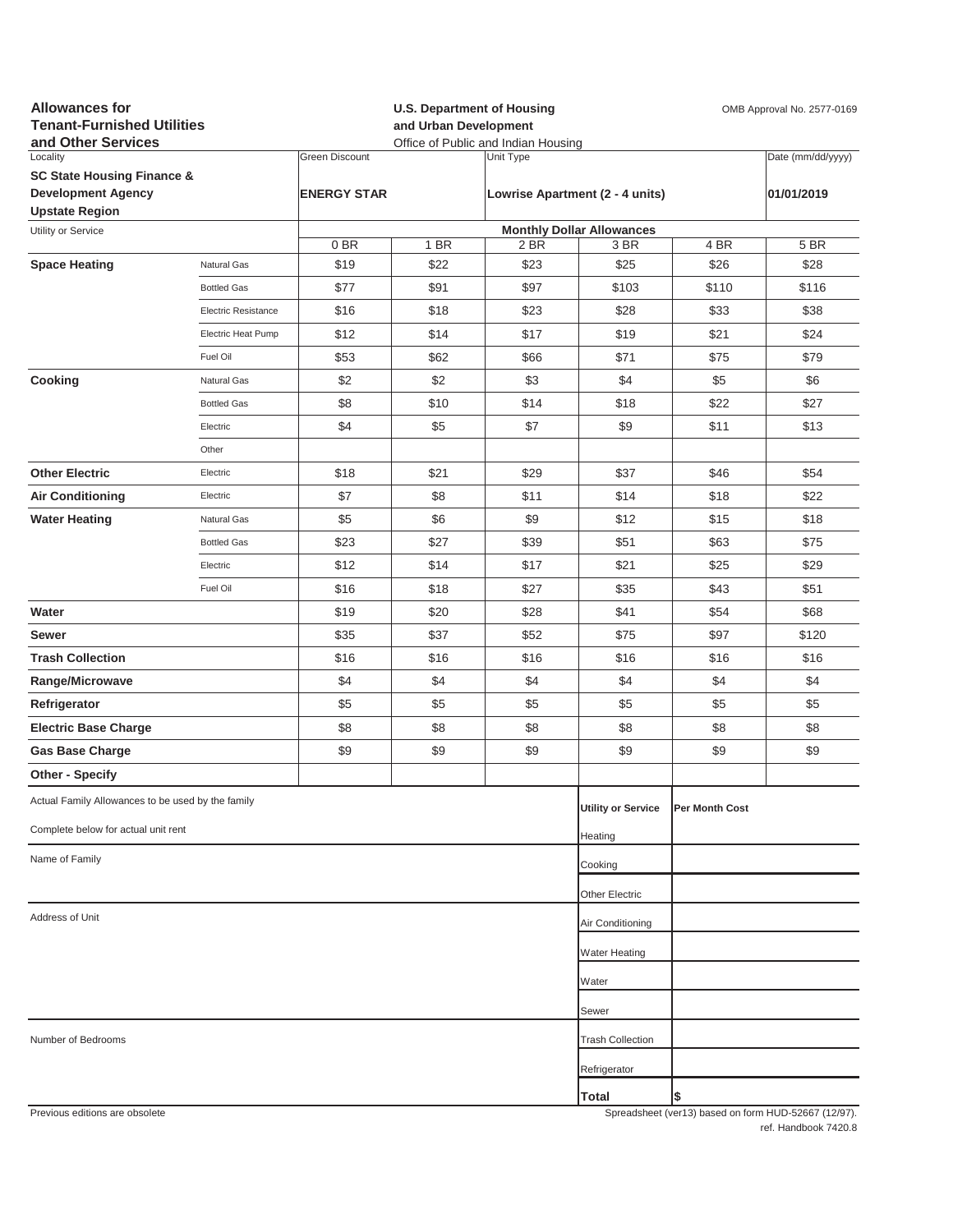| <b>Allowances for</b><br><b>Tenant-Furnished Utilities</b><br>and Other Services |                            | and Urban Development | <b>U.S. Department of Housing</b><br>Office of Public and Indian Housing | OMB Approval No. 2577-0169 |                                    |                       |                                                     |  |
|----------------------------------------------------------------------------------|----------------------------|-----------------------|--------------------------------------------------------------------------|----------------------------|------------------------------------|-----------------------|-----------------------------------------------------|--|
| Locality                                                                         |                            | Green Discount        |                                                                          | Unit Type                  |                                    |                       | Date (mm/dd/yyyy)                                   |  |
| <b>SC State Housing Finance &amp;</b>                                            |                            |                       |                                                                          |                            |                                    |                       |                                                     |  |
| <b>Development Agency</b><br><b>Upstate Region</b>                               |                            | <b>No</b>             |                                                                          |                            | Larger Apartment Bldgs. (5+ units) |                       | 01/01/2019                                          |  |
| Utility or Service                                                               |                            |                       |                                                                          |                            | <b>Monthly Dollar Allowances</b>   |                       |                                                     |  |
|                                                                                  |                            | 0B                    | 1 BR                                                                     | 2 BR                       | 3 BR                               | 4 BR                  | 5 BR                                                |  |
| <b>Space Heating</b>                                                             | Natural Gas                | \$14                  | \$17                                                                     | \$19                       | \$22                               | \$24                  | \$26                                                |  |
|                                                                                  | <b>Bottled Gas</b>         | \$60                  | \$70                                                                     | \$80                       | \$90                               | \$99                  | \$109                                               |  |
|                                                                                  | <b>Electric Resistance</b> | \$13                  | \$15                                                                     | \$20                       | \$25                               | \$30                  | \$35                                                |  |
|                                                                                  | Electric Heat Pump         | \$11                  | \$13                                                                     | \$16                       | \$18                               | \$20                  | \$22                                                |  |
|                                                                                  | Fuel Oil                   | \$41                  | \$48                                                                     | \$55                       | \$61                               | \$68                  | \$74                                                |  |
| Cooking                                                                          | Natural Gas                | \$2                   | \$3                                                                      | \$4                        | \$5                                | \$6                   | \$8                                                 |  |
|                                                                                  | <b>Bottled Gas</b>         | \$10                  | \$12                                                                     | \$17                       | \$22                               | \$27                  | \$33                                                |  |
|                                                                                  | Electric                   | \$5                   | \$6                                                                      | \$8                        | \$11                               | \$13                  | \$15                                                |  |
|                                                                                  | Other                      |                       |                                                                          |                            |                                    |                       |                                                     |  |
| <b>Other Electric</b>                                                            | Electric                   | \$18                  | \$21                                                                     | \$29                       | \$37                               | \$46                  | \$54                                                |  |
| <b>Air Conditioning</b>                                                          | Electric                   | \$8                   | \$9                                                                      | \$12                       | \$16                               | \$20                  | \$24                                                |  |
| <b>Water Heating</b>                                                             | Natural Gas                | \$5                   | \$6                                                                      | \$9                        | \$12                               | \$14                  | \$17                                                |  |
|                                                                                  | <b>Bottled Gas</b>         | \$22                  | \$26                                                                     | \$38                       | \$50                               | \$61                  | \$73                                                |  |
|                                                                                  | Electric                   | \$11                  | \$13                                                                     | \$17                       | \$21                               | \$24                  | \$28                                                |  |
|                                                                                  | Fuel Oil                   | \$15                  | \$18                                                                     | \$26                       | \$34                               | \$42                  | \$50                                                |  |
| Water                                                                            |                            | \$19                  | \$20                                                                     | \$28                       | \$41                               | \$54                  | \$68                                                |  |
| Sewer                                                                            |                            | \$35                  | \$37                                                                     | \$52                       | \$75                               | \$97                  | \$120                                               |  |
| <b>Trash Collection</b>                                                          |                            | \$16                  | \$16                                                                     | \$16                       | \$16                               | \$16                  | \$16                                                |  |
| Range/Microwave                                                                  |                            | \$4                   | \$4                                                                      | \$4                        | \$4                                | \$4                   | \$4                                                 |  |
| Refrigerator                                                                     |                            | \$5                   | \$5                                                                      | \$5                        | \$5                                | \$5                   | \$5                                                 |  |
| <b>Electric Base Charge</b>                                                      |                            | \$8                   | \$8                                                                      | \$8                        | \$8                                | \$8                   | \$8                                                 |  |
| <b>Gas Base Charge</b>                                                           |                            | \$9                   | \$9                                                                      | \$9                        | \$9                                | \$9                   | \$9                                                 |  |
| Other - Specify                                                                  |                            |                       |                                                                          |                            |                                    |                       |                                                     |  |
| Actual Family Allowances to be used by the family                                |                            |                       |                                                                          |                            |                                    |                       |                                                     |  |
|                                                                                  |                            |                       |                                                                          |                            | <b>Utility or Service</b>          | <b>Per Month Cost</b> |                                                     |  |
| Complete below for actual unit rent                                              |                            |                       |                                                                          |                            | Heating                            |                       |                                                     |  |
| Name of Family                                                                   |                            |                       |                                                                          |                            | Cooking                            |                       |                                                     |  |
|                                                                                  |                            |                       |                                                                          |                            | Other Electric                     |                       |                                                     |  |
| Address of Unit                                                                  |                            |                       |                                                                          |                            | Air Conditioning                   |                       |                                                     |  |
|                                                                                  |                            |                       |                                                                          |                            | <b>Water Heating</b>               |                       |                                                     |  |
|                                                                                  |                            |                       |                                                                          |                            |                                    |                       |                                                     |  |
|                                                                                  |                            |                       |                                                                          |                            | Water                              |                       |                                                     |  |
|                                                                                  |                            |                       |                                                                          |                            | Sewer                              |                       |                                                     |  |
| Number of Bedrooms                                                               |                            |                       |                                                                          |                            | <b>Trash Collection</b>            |                       |                                                     |  |
|                                                                                  |                            |                       |                                                                          |                            | Refrigerator                       |                       |                                                     |  |
|                                                                                  |                            |                       |                                                                          |                            | <b>Total</b>                       | \$                    |                                                     |  |
| Previous editions are obsolete                                                   |                            |                       |                                                                          |                            |                                    |                       | Spreadsheet (ver13) hased on form HUD-52667 (12/97) |  |